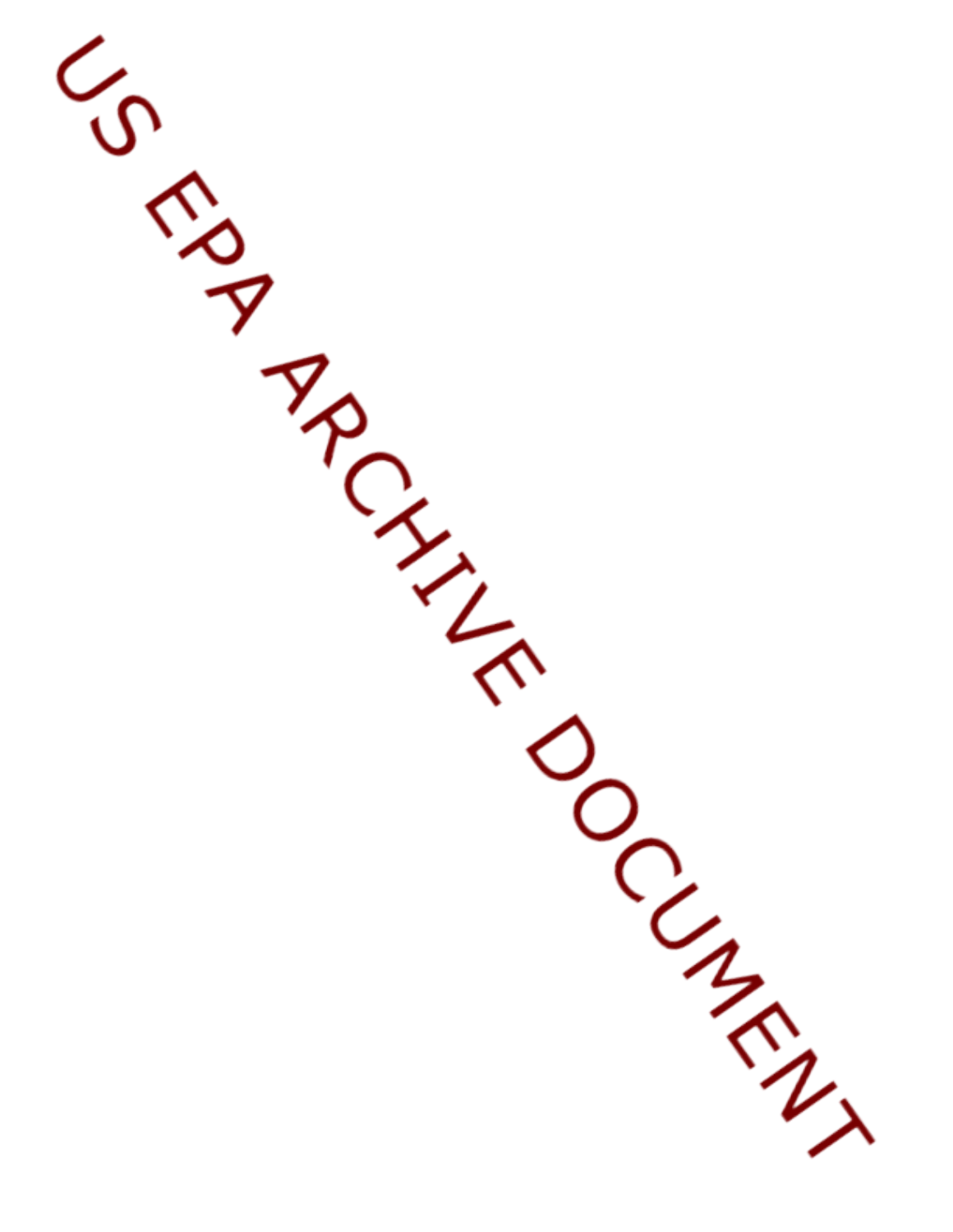#### **OVERVIEW SECTION**

# **AGENCY:** ENVIRONMENTAL PROTECTION AGENCY (EPA). **TITLE: "**TRIBAL ENVIRONMENTAL EDUCATION OUTREACH AND SUPPORT PROGRAM" **ACTION:** Request for Applications (RFA) - Initial Announcement.

**RFA NO:** OAR-IO-05-10

#### **CATALOG OF FEDERAL DOMESTIC ASSISTANCE (CFDA) NO:** 66.034

**DATES:** The closing date and time for receipt of Applications is May 27, 2005, 4:00 EDT. All applications, however transmitted, must be received in the Program Office by the closing date and time to receive consideration.

To allow for efficient management of the competitive process, EPA requests eligible organizations submit an informal notice of "Intent to Apply" by May 13, 2005. Submission of an Intent to Apply is optional; it is a process management tool that will allow EPA to better anticipate the total staff time required for efficient review, evaluation, and selection of submitted proposals.

**SUMMARY:** This notice announces the availability of funds and solicits proposals from state, local, multi-state, tribal agencies and non-profit public or private organizations or institutions, for provision of an education outreach program designed to reach tribal students and develop their understanding of and interest in pursuing careers in air quality and environmental programs in general.

**FUNDING/AWARDS:** The total estimated funding for this competitive opportunity shall not exceed \$1 million. In FY 2005, total funding shall not exceed \$200,000. EPA anticipates award of one cooperative agreement, whose annual value shall not exceed \$200,000, resulting from this competitive opportunity. The cooperative agreement will be funded incrementally. Additional funds may be added in each subsequent year of the agreement, subject to satisfactory performance and the availability of funds.

#### **CONTENTS BY SECTION**

- I. Funding Opportunity Description
- II. Award Information
- III. Eligibility Information
- IV. Application and Submission Information
- V. Application Review Information
- VI. Award Administration Information
- VII. Agency Contact
- VIII. Other Information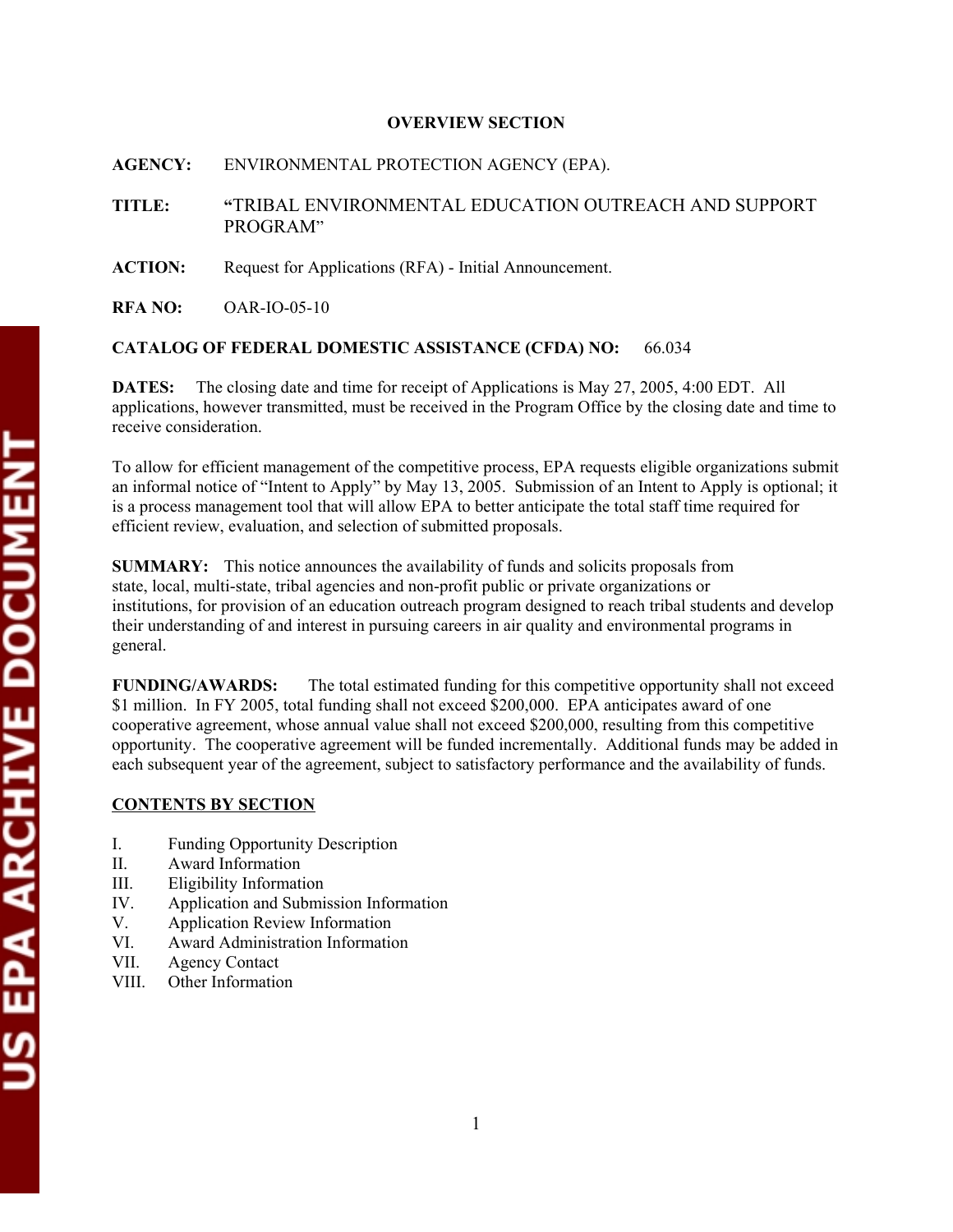#### **Section I - Funding Opportunity Description.**

#### **A. Background.**

Since 1993, The Office of Air and Radiation (OAR) has provided assistance agreements to ensure tribes receive appropriate support as they work to develop and implement air quality management programs. The "Tribal Environmental Education Outreach and Support Program" originally began as part of a larger program grant which provides tribes with comprehensive levels of training and technical support. The program has been in place for several years, and is part of an EPA commitment to work closely with partner tribal governments in recognition of the legal obligations and responsibilities the federal government has to tribes.

Under this funding opportunity, OAR will continue its support for the "Tribal Environmental Education Outreach and Support Program" as an ongoing independent program to ensure American Indian students, educators, and communities are properly informed of, and provided with opportunities to participate in, and pursue environmental careers, particularly in the field of air quality management.

The successful applicant will work extensively in Indian country with tribal students to provide the necessary outreach to achieve and demonstrate the desired outcomes.

#### **B. EPA Strategic Plan Linkage and Anticipated Outcomes/Outputs.**

- 1. *Linkage to EPA Strategic Plan.* This project supports progress towards EPA Strategic Plan Goal 1(Clean Air and Global Climate Change),Objective 1.1 (Healthier Outdoor Air), Sub-Objectives 1.1.1 (More People Breathing Clean Air) and 1.1.2 (Reduced Risk from Toxic Air Pollutants), Objective 1.2 (Healthier Indoor Air) and, Objective 1.4 (Radiation), Sub-Objectives 1.4.1 (Enhance Radiation Protection) and 1.4.2 (Maintain Emergency Response Readiness). This project supports EPA efforts to encourage and facilitate involvement of tribal partner governments in implementing the Clean Air Act in Indian country, through the provision of training and technical support.
- 2. *Outcomes.* Through this project EPA hopes to stimulate and encourage interest among tribal students in the pursuit of career options that will enable them to build tribal support and expertise to further CAA implementation and address air quality concerns in Indian country.
- 3. *Outputs.* The anticipated output for this project is training for a minimum of 300 tribal students per year, over the life of the agreement. EPA encourages applicants to propose methods that would provide quantification of the success of this program.

# **C. Scope of Work.**

EPA's Office of Air and Radiation is seeking applications from eligible entities to provide outreach, education, and training support to tribes that will encourage tribal students to develop an interest, understanding, and abilities to pursue careers in environment environmental sciences, particularly in the field of air quality management.

The anticipated activities associated with providing education, outreach, and support services envisioned under this project have been divided into six major tasks. The tasks and activities EPA is particularly interested in having addressed in the proposal are as follows: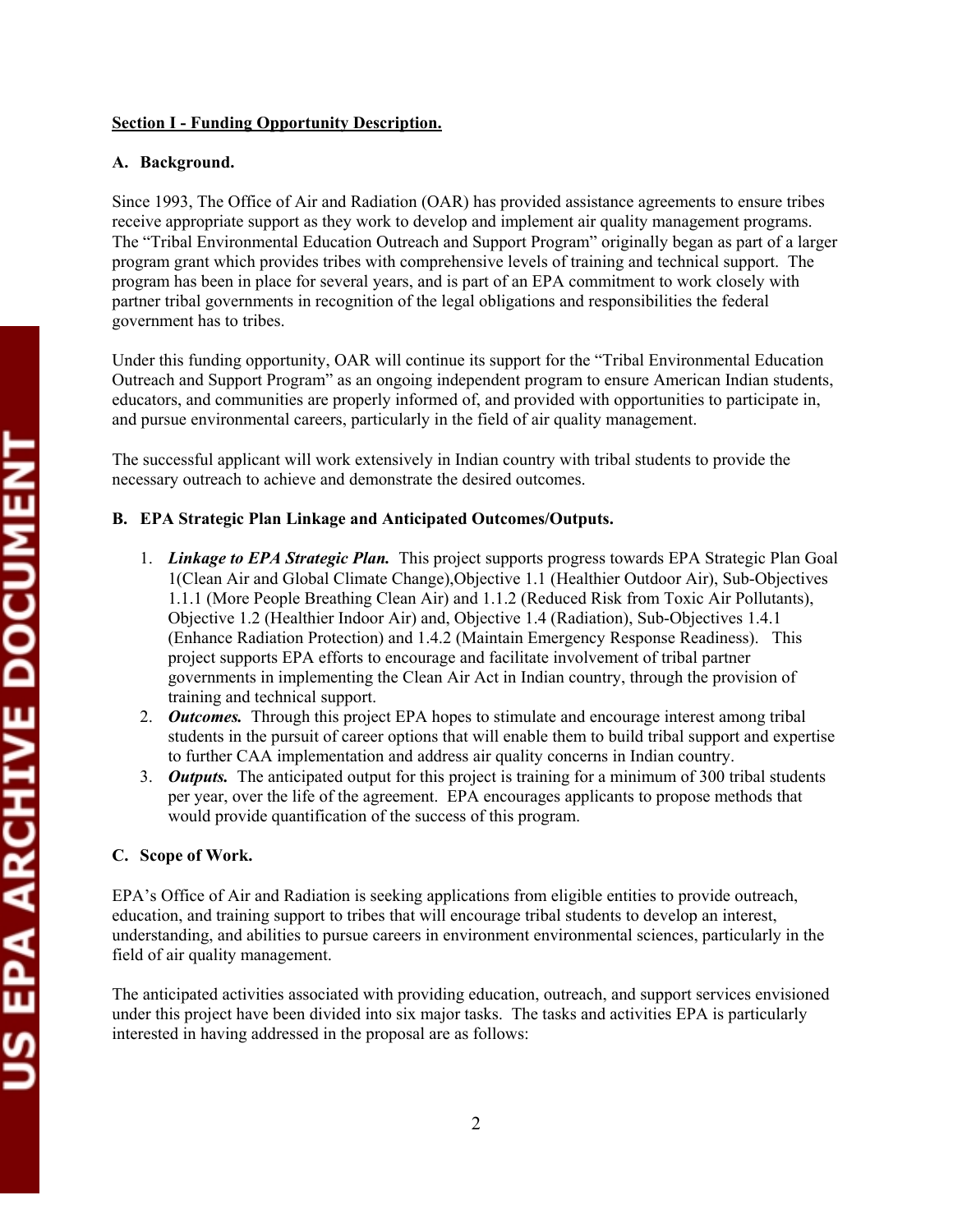#### **Task 1: Outreach to Tribal Schools, Students and Communities.**

Outreach should be provided to schools and other community groups and activities as appropriate. The outreach can be in the form of visits, lectures, activities, demonstrations and other approved methods as proposed, but should effectively build relationships and provide positive interactions to meet the programs' objectives.

Describe, in detail, how the proposer will provide outreach to tribal audience. The description should include types of outreach, staff and their qualifications and experience, and clearly identify the types and numbers of contacts planned including an explanation of how those activities will address and fulfill program objectives, and how accomplishments will be measured and reported.

#### **Task 2: Training Facility Site Visits.**

This task should invite students to a central training location where they can have an immersion experience exposing them to scientific and environmental experiences and principles that they can learn and understand in a friendly educational atmosphere. Visits can be a short as part of one day to as long as one week, where age appropriate. The location should be equipped to provide for recreational and residential needs. Chaperones from the community should be considered to increase the comfort and oversight of these visits.

The applicant should describe in detail how students will be identified, selected, transported, supervised and accommodated while visiting the central training facility for intensive training and educational activities. Description should include the planned activities, their duration and frequency, and staff and volunteers that will be involved, as well as the adequacy of facilities to provide a learning experience that will meet the program objectives.

#### **Task 3: Mentoring Programs.**

Mentoring programs involve providing programs that allow young people to connect with and learn from older people with backgrounds and experiences, particularly tribal college students and young environmental and air quality professionals. Mentoring programs should encourage ongoing, structured and supervised relationships that allow for the mentor to help the protegee understand professional options and make informed choices. Training is also part of a mentoring program, and should help identify career objectives and provide advise on how to meet them, provide networking opportunities and forums for professional growth.

Describe how mentoring program(s) will be established and conducted to meet program objectives. Include details on how mentors and protegees will be selected, trained and matched. Oversight and support from the proposer should also be described, as should methods for measuring success.

#### **Task 4: Professional Assistance and Support.**

The Professional Assistance and Support aspect of the program ensures that the direct activities are properly supported to provide meaningful materials, contacts, and support to ensure a comprehensive program. Professional Assistance and Support includes the ability to provide additional information on an ongoing basis, including encouraging ongoing contacts through mail, phone, electronic, internet and whatever means support the program objectives. Participants should be able to call during business hours and have requests responded to within a reasonable amount of time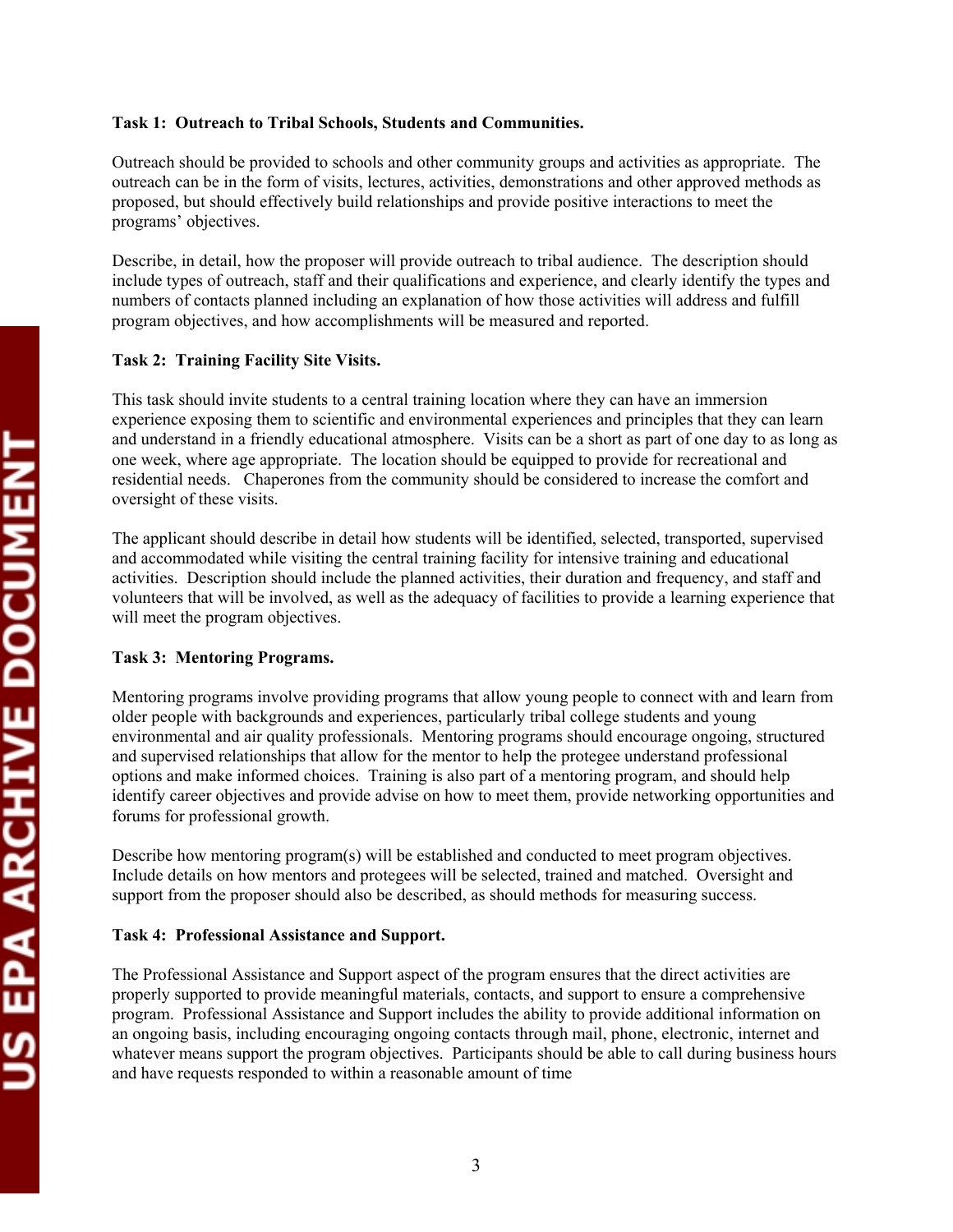The applicant should describe in detail how they intend to meet the obligations of providing technical assistance and support to ensure that staff are available to ensure the education and outreach program has the depth and support to answer questions quickly and comprehensively, provide additional information and materials and access to broader resources for both tribal students and educators to ensure the programs success. A system to track and report on activities should also be described.

#### **Task 5: Website.**

Provide and maintain a program website in support of all training and technical activities. The website should provide an access point to information, contacts, staff and other resources offered as part of the training program. On-line registration should be considered as an option as part of this activity.

Describe how the site will be maintained and updated, and the existing expertise available to carry out that task of ensuring the material accurately reflects the programs' content, as well as provides an effective two way communication too.

# **Task 6: Internship Programs.**

An important element for this program will be the availability of internship programs to enhance and solidify the learning experience, and to offer a perspective of broader opportunities in environmental careers. An internship program should offer the opportunity for tribal students to work for short periods in an academic, tribal or other governmental setting and gain additional experience and insight into career opportunities. Financial assistance should be available to all interns to support this activity.

The proposer should describe how an internship program would be structured and funded to give tribal environmental professionals and/or American Indian students access to internships that will enhance their professional development and/or experience and help them acquire skills and experiences necessary to promote successful tribal air quality and environmental programs.

# **D. Supplementary Information.**

The statutory authority for this action is Clean Air Act, Section 103(a)(5) which authorizes the Administrator to establish programs that conduct and promote coordination and acceleration of training for individuals relating to the causes, effect, extent, prevention, and control of air pollution.

#### **Section II - Award Information.**

# **A. What is the amount of funding available?**

The total estimated funding for this competitive opportunity shall not exceed \$1.0 million. EPA anticipates funding the successful application incrementally over the negotiated project performance period, subject to satisfactory performance and the availability of funds. In FY 2005, total funding shall not exceed \$\$200,000 . EPA anticipates award of one cooperative agreement, whose annual value shall not exceed \$200,000, resulting from this competitive opportunity.

# **B. How many agreements will EPA award in this competition?**

EPA anticipates award of one cooperative agreement whose annual value shall not exceed \$200,000 resulting from this competitive opportunity; subject to availability of funds.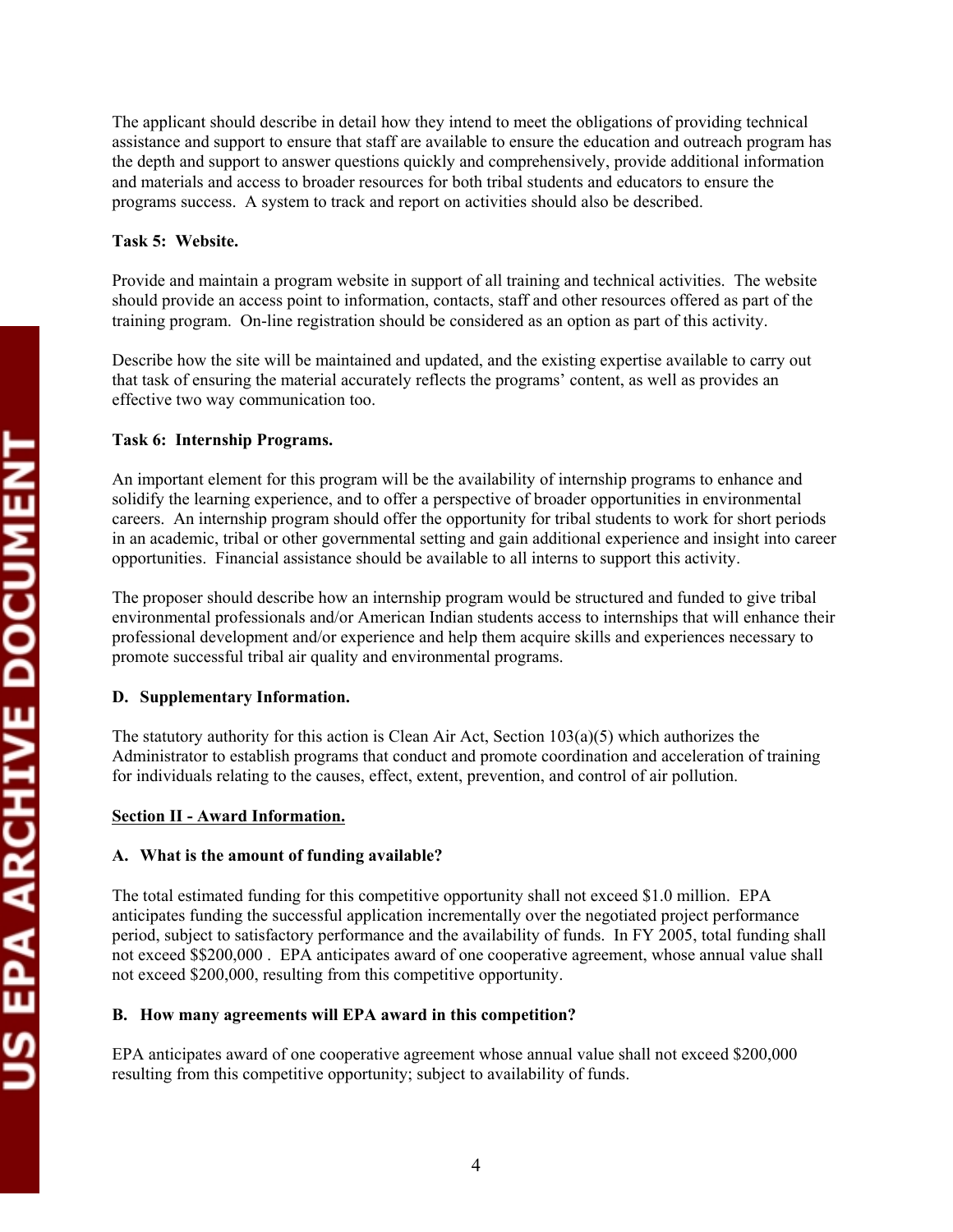Cooperative agreements permit substantial involvement between the EPA Project Officer and the selected applicants in the performance of the work supported. Although EPA will negotiate precise terms and conditions relating to substantial involvement as part of the award process, the anticipated substantial Federal involvement for this project will be:

- 1. EPA will closely monitor the successful applicant's performance to verify the results proposed by the applicant;
- 2. EPA will work in collaboration with the recipient during performance of the work;
- 3. EPA will approve substantive terms of proposed contracts;
- 4. EPA will approve qualifications of key personnel (EPA will not select employees or contractors employed by the award recipient):
- 5. EPA will review and comment on reports prepared under the cooperative agreement (the final decision on the content of reports rests with the recipient).

#### **C. What is the project period for awards resulting from this solicitation?**

The estimated project period for awards resulting from this solicitation is September 1, 2005 through August 31, 2010. All projects must be completed within the negotiated project performance period of one to five years.

#### **D. Can funding be used to acquire services or fund partnerships?**

Funding may be used to acquire services or fund partnerships, provided the recipient follows procurement and subaward or subgrant procedures contained in 4[0 CFR](http://www.gpoaccess.gov/cfr/retrieve.html) Parts 30 or 31, as applicable. Successful applicants must compete contracts for services and products and conduct cost and price analyses to the extent required by these regulations. The regulations also contain limitations on consultant compensation. Applicants are not required to identify contractors or consultants in their proposal. Moreover, the fact that a successful applicant has named a specific contractor or consultant in the proposal EPA approves does not relieve it of its obligations to comply with competitive procurement requirements.

Subgrants or subawards may be used to fund partnerships with non profit organizations and governmental entities. Successful applicants cannot use subgrants or subawards to avoid requirements in EPA grant regulations for competitive procurement by using these instruments to acquire commercial services or products to carry out its cooperative agreement. For profit organizations are not eligible subgrant recipients under this announcement. The nature of the transaction between the recipient and the subgrantee must be consistent with the standards for distinguishing between vendor transactions and subrecipient assistance under Subpart B Section .210 o[f OMB Circular A-133,](http://www.whitehouse.gov/omb/circulars/a133/a133.html) and the definitions of "subaward" at 40 CFR 30.2(ff) or "subgrant" at 40 CFR 31.3, as applicable. EPA will not be a party to these transactions.

#### **Section III - Eligibility Information.**

#### **A. Eligible Entities.**

Proposals will be accepted from States, territories, Indian Tribes, and possessions of the U.S., including the District of Columbia, public and private universities and colleges, hospitals, laboratories, other public or private nonprofit institutions, as defined b[y OMB Circular A-110](http://www.whitehouse.gov/omb/circulars/a110/a110.html) and [OMB Circular A-122.](http://www.whitehouse.gov/omb/circulars/a122/a122.html)

Non-profit organization, as defined by OMB Circular A-122, means any corporation, trust, association, cooperative, or other organization which: (1) is operated primarily for scientific, educational, service, charitable, or similar purposes in the public interest; (2) is not organized primarily for profit; and (3) uses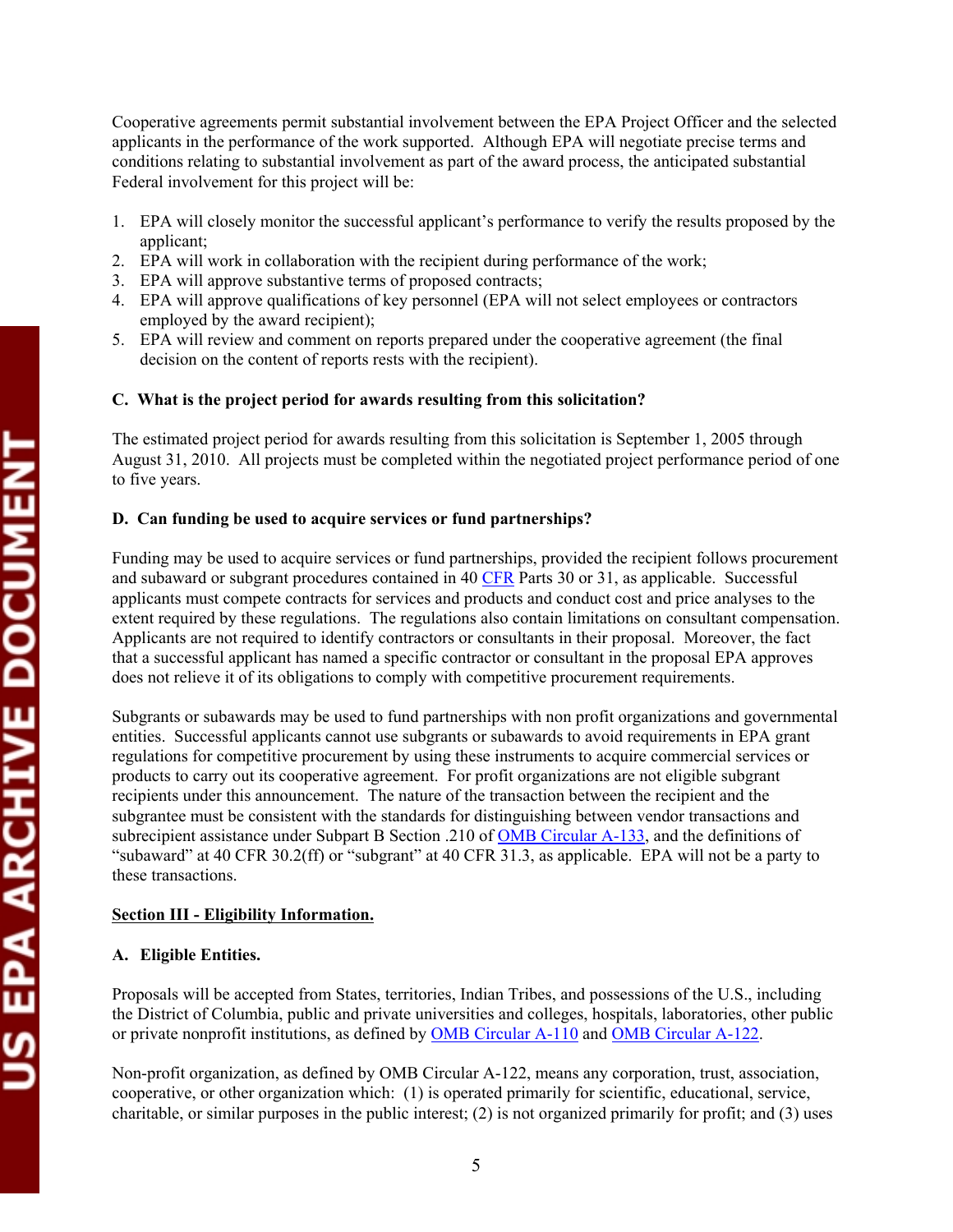its net proceeds to maintain, improve, and/or expand its operations. For this purpose, the term "non-profit organization" excludes (i) colleges and universities; (ii) hospitals; (iii) state, local, and federally-recognized Indian tribal governments; and (iv) those non-profit organizations which are excluded from coverage of this Circular in accordance with paragraph 5 of the Circular.

Non-profit organizations described in Section 501(c)(4) of the Internal Revenue Code that engage in lobbying activities as defined in Section 3 of the Lobbying Disclosure Act of 1995 are not eligible to apply.

# **B. Cost-Sharing or Matching.**

Although cost-sharing or matching is not required, as a condition of eligibility, or otherwise, for proposals selected for award, applicants proposing a voluntary financial or in-kind commitment of resources will improve their scoring under the "Resources" evaluation criterion of this solicitation. *(Refer to Section V(A), Evaluation Criteria.)*

Voluntary contributions of funds and/or in kind contributions of resources, if accepted by EPA, will be treated as cost shares under 40 CFR 30.24. Applicants must propose eligible and allowable in kind contributions of resources to qualify for an improved score under this criterion.

# **Section IV - Application and Submission Information.**

# **A. How to Obtain Application Package.**

Applicants may download individual grant application forms, or electronically request a paper application package and an accompanying computer CD of information related to applicants/grant recipients roles and responsibilities from EPA's Grants and Debarment website by visiting: [http://www.epa.gov/ogd/grants/how\\_to\\_apply.htm.](http://www.epa.gov/ogd/grants/how_to_apply.htm)

# **B. Content and Form of Application Submission.**

Applications must contain a narrative proposal, and one completed and signed federal grant application package. The narrative proposal must explicitly describe the applicant's proposed project and specifically address each of the evaluation criteria disclosed in *Section V(A), Evaluation Criteria*.

- 1. A complete application must contain the following, in the sequential order shown:
	- a. SF-424 Application for Federal Assistance, with original signature.
	- b. Narrative Statement, in the format detailed below.
	- c. Other supporting documentation.
	- d. SF-424 A, Budget by categories and indirect cost rate.
	- e. SF-424 B, Assurances for non-construction programs.
	- f. Certification Regarding Lobbying and SF LLL, if applicable.
	- g. EPA Form 4700-4 Preaward Compliance review report.
	- h. Quality Assurance Narrative Statement, if applicable.
	- i. Copy of Negotiated Indirect Cost Rate Agreement, if applicable.
	- j. Biographical Sketch.
	- k. E-mail address or self-addressed envelope (to receive notification of receipt of application).
- 2. The narrative proposal should conform to the following outline: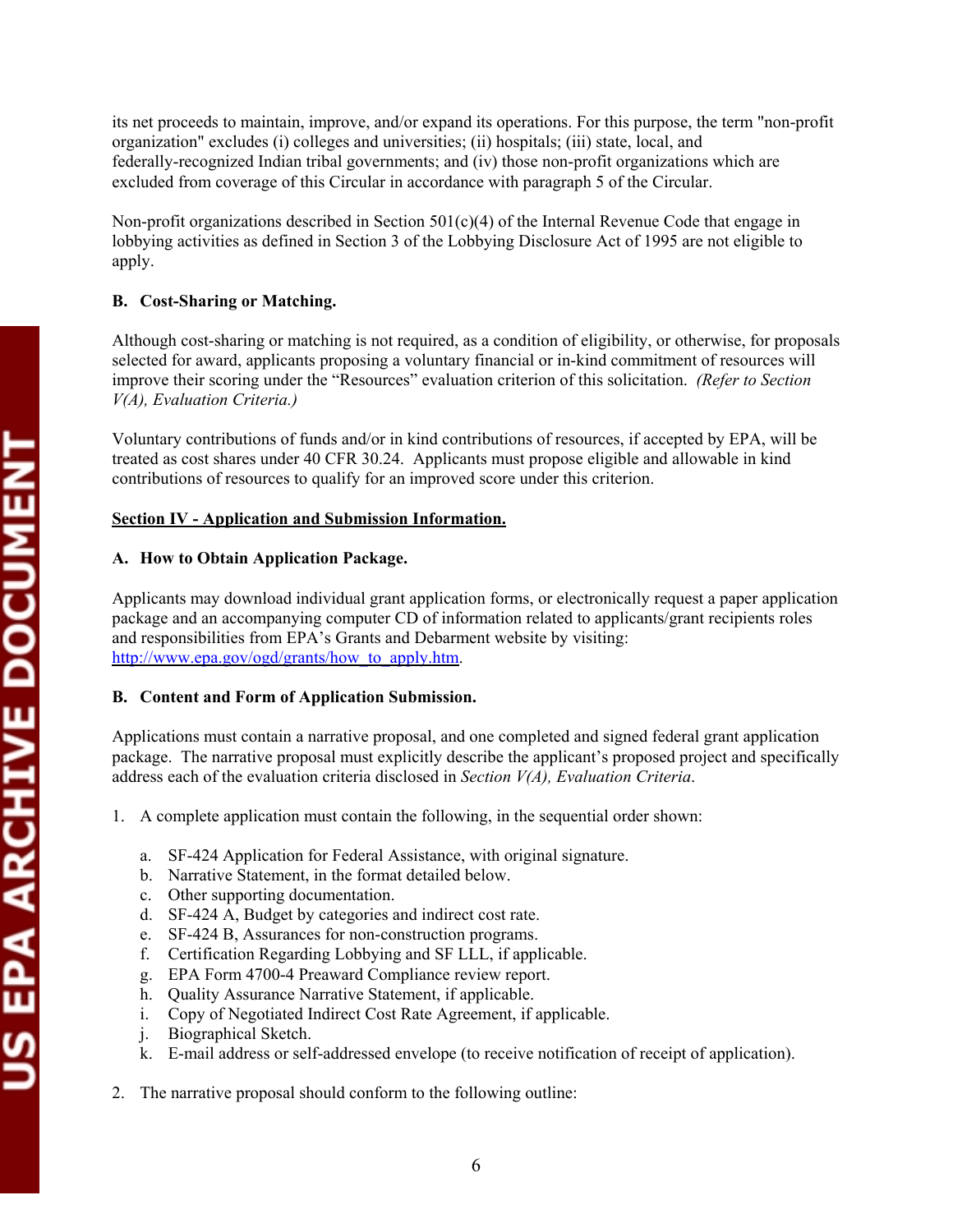- a. Cover Letter: Describe your organization's qualifications for the project; must be signed by an official with the authority to commit your organization to the project; and written on your organization's official letterhead.
- b. Summary Information Page.
	- 1. Project Title.
	- 2. Applicant Information. Include applicant (organization) name, address, contact person, phone number, fax and e-mail address.
	- 3. Funding Requested. Specify the amount you are requesting from EPA.
- c. Project Description. The project description must provide a concise overview of how the applicant will implement and conduct its operation and include a Project Work Plan (including a description of all tasks, dates of completion, products and deliverables, and proposed budget).

The narrative workplan should discuss how the proposal addresses each of the selection criteria in Section V and include:

- 1. A description of the applicant's experience, recognition in Indian country and capability to provide training to Tribal environmental program staff;
- 2. Evidence experience working with Native Americans in a culturally sensitive manner;
- 3. A location with reasonable access to Indian country;
- 4. Evidence of access to impartial and tribally sensitive environmental professionals such as academic faculty and staff;
- 5. Description of significant air quality and Clean Air Act experience;
- 6. Evidence of a clear understanding of the Tribal Authority Rule and it's implications for Indian country and relationships with EPA;
- 7. Evidence of in-depth understanding of Indian country, including it's culture, history, politics, health, spirituality, environmental challenges and conditions on reservations nationwide;
- 8. Evidence of a clear understanding of EPA's Indian Policy of 1984, the doctrines of Trust Responsibility and Fiduciary Responsibility, federal Indian law, and the government-to-government relationship between tribes and the federal government.
- 9. Discussion of the applicant's:
	- i. past performance in successfully completing federally and/or non-federally funded projects similar in size, scope, and relevance to the proposed project;
	- ii. history of meeting reporting requirements on prior or current assistance agreements with federal and/or non-federal organizations and submitting acceptable final technical reports;
	- iii. organizational experience and plan for timely and successfully achieving the objectives of the project,
	- iv. staff expertise/qualifications, staff knowledge, and resources or the ability to obtain them, to successfully achieve the goals of the project;
	- v. proposed method for recruitment, supervision, and evaluation of students and interns as they carry out their training activities;
	- vi. administration– system for reporting, record keeping, and tracking outreach and related activities.
- d. Detailed Itemized Budget. The proposal must include a detailed budget which clearly explains how funds will be used for the following categories:
	- 1. Personnel
	- 2. Fringe Benefits
	- 3. Contractual Costs
	- 4. Travel
	- 5. Equipment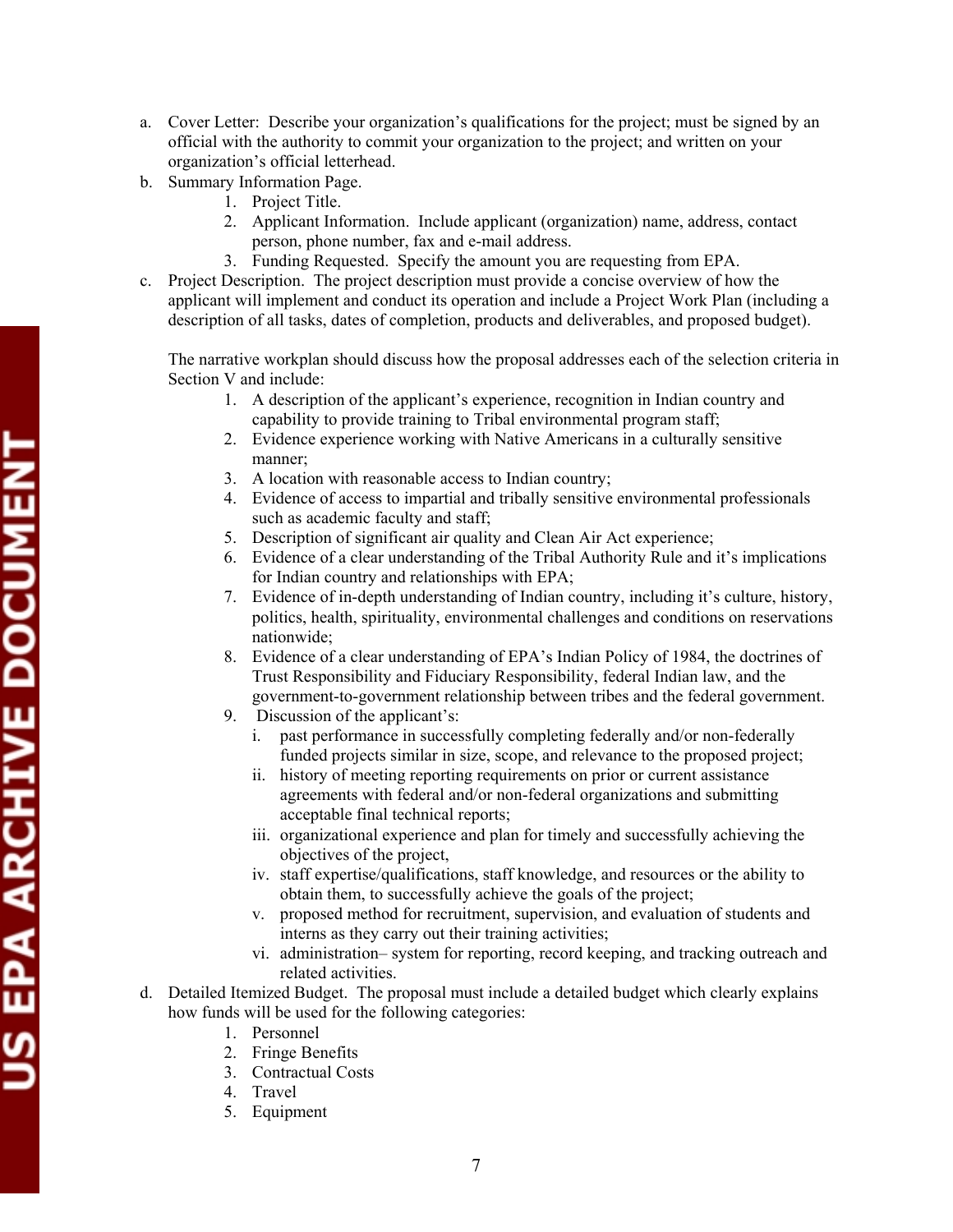US EPA ARCHIVE DOCUMENT

- 6. Supplies
- 7. Other (including intern stipends)
- 8. Total Indirect Costs (must include documentation of accepted indirect rate)
- 9. Total Cost

If not self-evident, entries under each category must be explained in the budget itself or in the project description. Costs proposed in the budget should be linked directly to the proposal.

e. Key Personnel. The applicant should submit an appendix with the resumes of up to three (3) key personnel who will be significantly involved in the project.

Applicants are strongly advised to avoid submission of non-essential materials unrelated to the proposal's requirements. Upon receipt, applications will be reviewed for content. Applications which do not conform to the specific outline and content detailed above may not be considered for award. **Incomplete applications will not be considered for award.** All application materials must be completed in English.

#### **C. Submission Dates and Times.**

1. To allow for efficient management of the competitive process, EPA requests eligible entities submit an informal notice of "Intent to Apply" by May 13, 2005, to the agency contact identified under *Section VII, Agency Contact.* Submission of an Intent to Apply is optional; it is a process management tool that will allow EPA to better anticipate the total staff time required for efficient review, evaluation, and selection of submitted proposals. Eligible entities not submitting an "Intent to Apply" are still eligible to apply by the closing date and time.

The written notice of "Intent to Apply" may be submitted via electronic mail. Please provide the name of your organization, a point of contact, phone number, email address, and the title of your project.

- 2. The closing date and time for submission of completed application packages is May 27, 2005, 4:00 p.m. EDT. All applications, however transmitted, must be received in the Program Office by the closing date to receive consideration. Applications received after the closing date will not be considered for funding.
- 3. Electronic Proposals (the narrative proposal and SF 424) must be submitted in Microsoft Word, WordPerfect, or pdf format to: harmon.darrel@epa.gov. Proposals will be considered timely upon receipt, not transmission. An e-mail response confirming receipt of electronic proposals will be provided. Proposals received after the deadline will not be considered for funding.
- 4. **Confidential Business Information.** In accordance with 40 CFR 2.203, applicants may claim all or a portion of their application/proposal as confidential business information. EPA will evaluate confidentiality claims in accordance with 40 CFR Part 2. Applicants must clearly mark applications/proposals or portions of applications/proposals they claim as confidential. If no claim of confidentiality is made, EPA is not required to make the inquiry to the applicant otherwise required by 40 CFR 2.204(c)(2) prior to disclosure.
- 5. Because of the unique situation involving U.S. mail screening. EPA highly recommends that applicants use an express mail option to submit their applications. The application must be addressed to:

Express Delivery Address (FedEx, UPS, DHL, etc.) U.S. EPA Headquartes Attn: Darrel Harmon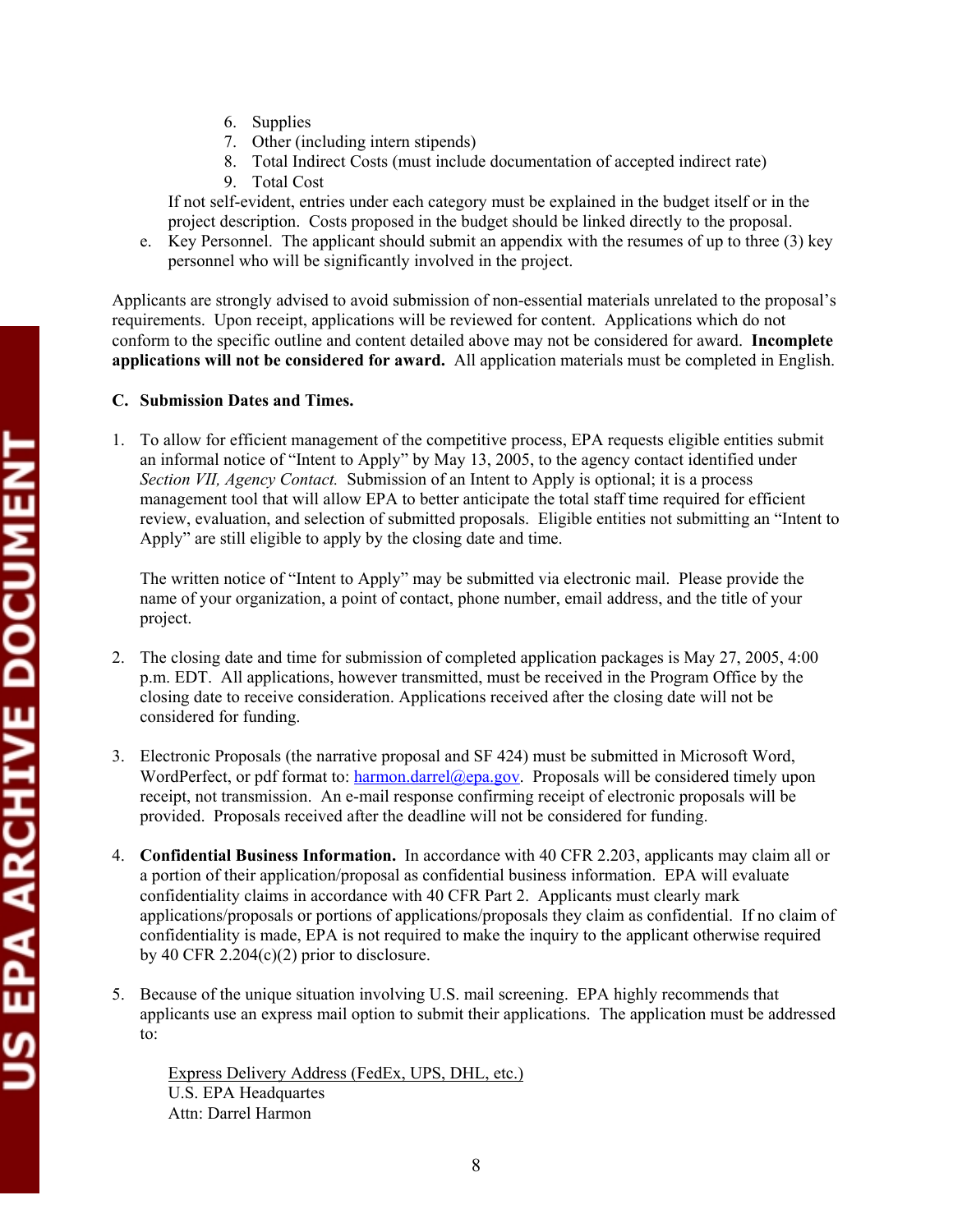OAR/IO Ariel Rios North, Room 5426G 1200 Pennsylvania Avenue, N.W., Washington, DC 20460

Regular Mail Delivery Address (U.S. Postal Service) U.S. EPA Headquarters Attn: Darrel Harmon (Mail Code 6101A) OAR/IO 1200 Pennsylvania Avenue, N.W., Washington, DC 20460

#### **Section V - Application Review Information.**

#### **A. Evaluation Criteria.**

Each eligible proposal, based on Section III, Eligibility Information, will be evaluated according to the criteria set forth below. Proposals that are best able to directly and explicitly address the evaluation criteria below will have a greater likelihood of being selected for award. Each proposal will be rated under a points system, with a total of 100 points possible.

| <b>Criterion</b>                                                                                                                                                                                                                                                                                                                                                                                                                                                                                                                                                                                                                                                                                                                                                                                                                                                                                                                                                                                                                                                                                                                                                                                                                                                                                                                                                                                                                                                                                                                                         | <b>Maximum</b><br><b>Points Per</b><br><b>Criterion</b> |
|----------------------------------------------------------------------------------------------------------------------------------------------------------------------------------------------------------------------------------------------------------------------------------------------------------------------------------------------------------------------------------------------------------------------------------------------------------------------------------------------------------------------------------------------------------------------------------------------------------------------------------------------------------------------------------------------------------------------------------------------------------------------------------------------------------------------------------------------------------------------------------------------------------------------------------------------------------------------------------------------------------------------------------------------------------------------------------------------------------------------------------------------------------------------------------------------------------------------------------------------------------------------------------------------------------------------------------------------------------------------------------------------------------------------------------------------------------------------------------------------------------------------------------------------------------|---------------------------------------------------------|
| <b>Project Description.</b> Extent to which the proposal effectively addresses each of the<br>four major tasks, sub-tasks, and proposal requirements detailed in Section I(D), Scope<br>of Work. Proposal demonstrates:<br>specific abilities to develop, implement and perform the activities described in<br>Tasks $1 - 6$ of Section I(C) including:<br>Task 1: design, implement and execute outreach program<br>Task 2: identify, select, transport, supervise and accommodate students during<br>visits to a centrally located training facility as well as activities to be<br>developed and undertaken during those visits<br>Task 3: establish and conduct all aspects of mentoring programs<br>$\bullet$<br>Task 4: provide professional assistance and support to follow-up on other<br>$\bullet$<br>activities<br>Task 5: develop, maintain and update a program website<br>Task 6: develop, structure and fund an internship program<br>• significant knowledge of and experience working with the Clean Air Act and the<br>Tribal Authority Rule, EPA's 1984 Indian Policy, the doctrines of fiduciary and<br>trust responsibility, federal Indian law, the government-to-government relationship<br>between EPA and tribes, and other relevant federal acts, policies, laws and<br>executive orders.<br>• evidence that the contractor has experience working with Native Americans in a<br>culturally sensitive manner that would support the goals and policies of EPA's<br>Indian Policy of 1984 and the federal trust responsibility. | 30                                                      |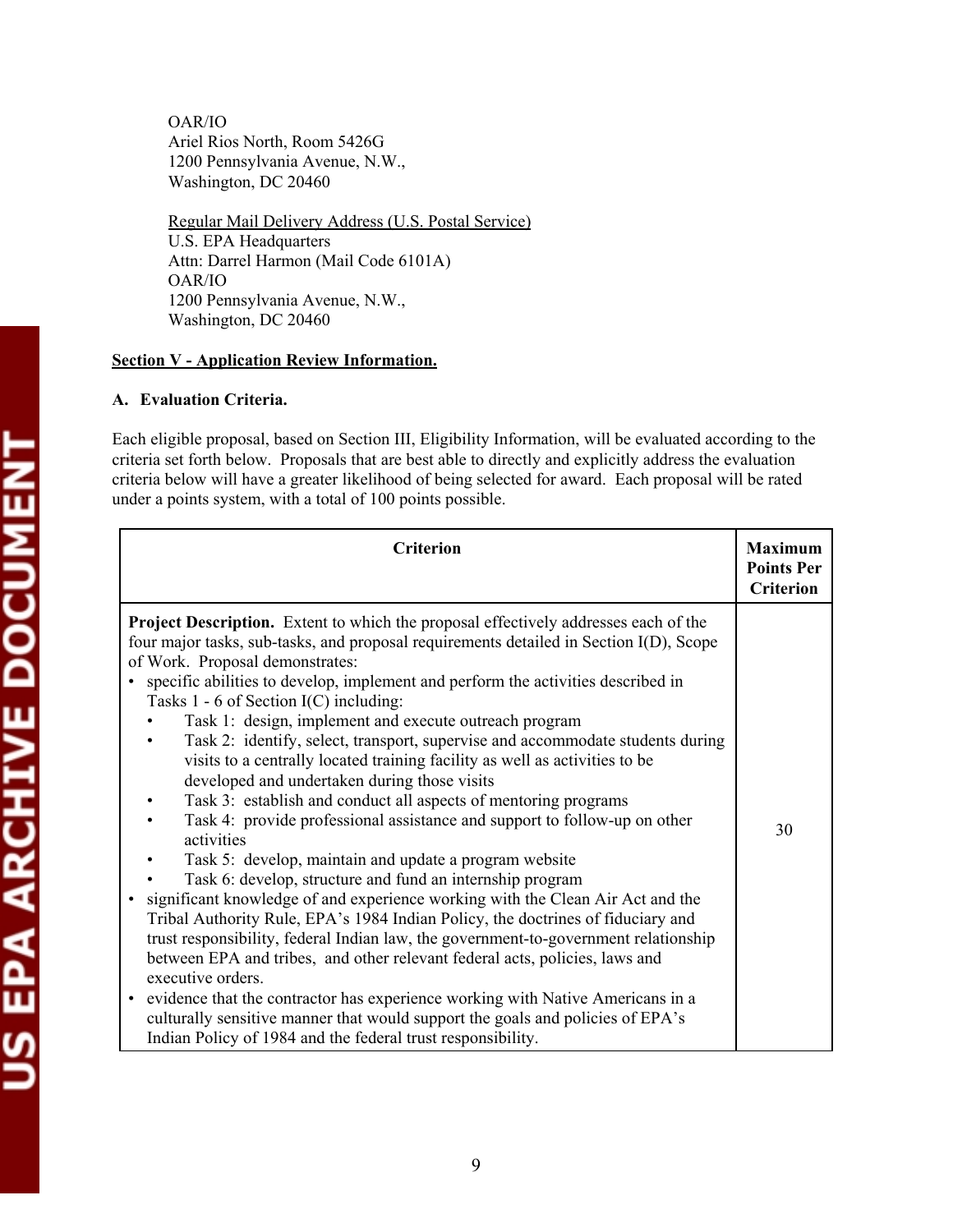| <b>Programmatic Capability.</b> Extent to which proposal demonstrates the applicant's<br>technical capability to successfully carry out this project. This factor will evaluate the<br>applicant's:<br>past performance in successfully completing federally and/or non-federally funded<br>projects similar in size, scope, and relevance to the proposed project;<br>• history of meeting reporting requirements on prior or current assistance agreements<br>with federal and/or non-federal organizations and submitting acceptable final<br>technical reports;<br>• organizational experience and plan for timely and successfully achieving the<br>objectives of the project,<br>• staff expertise/qualifications, staff knowledge, and resources or the ability to obtain<br>them, to successfully achieve the goals of the project<br>• proposed method for recruitment, supervision, and evaluation of students and<br>interns as they carry out their training activities;<br>• administration-system for reporting, record keeping, and tracking outreach and<br>related activities.                                                                                                                                                                                                                                                                                                                                                                              | 20 |
|------------------------------------------------------------------------------------------------------------------------------------------------------------------------------------------------------------------------------------------------------------------------------------------------------------------------------------------------------------------------------------------------------------------------------------------------------------------------------------------------------------------------------------------------------------------------------------------------------------------------------------------------------------------------------------------------------------------------------------------------------------------------------------------------------------------------------------------------------------------------------------------------------------------------------------------------------------------------------------------------------------------------------------------------------------------------------------------------------------------------------------------------------------------------------------------------------------------------------------------------------------------------------------------------------------------------------------------------------------------------------------------------------------------------------------------------------------------------------|----|
| <b>Experience.</b> Extent to which the proposal demonstrates applicant's expertise and<br>experience:<br>• in managing similar outreach programs; and, how administration of the proposed<br>project will further the recipient's mission.<br>• delivering outreach and training courses in both interactive and lecture formats<br>developing meaningful relationships and acceptance by tribal members,<br>$\bullet$<br>communities and governments that may be beneficial in successfully reaching tribal<br>audiences and fostering tribal participation.<br>applicant's experience with tribes, tribal structure and their environmental issues.<br>significant knowledge of and experience working with the Clean Air Act and the<br>Tribal Authority Rule, EPA's 1984 Indian Policy, the doctrines of fiduciary and<br>trust responsibility, federal Indian law, the government-to-government relationship<br>between EPA and tribes, and other relevant federal acts, policies, laws and<br>executive orders.<br>• in-depth understanding of Indian country, including its culture, history, politics,<br>health, spirituality, environmental challenges and environmental conditions on<br>reservations nationwide.<br>evidence that the contractor has experience working with Native Americans in a<br>$\bullet$<br>culturally sensitive manner that would support the goals and policies of EPA's<br>Indian Policy of 1984 and the federal trust responsibility. | 20 |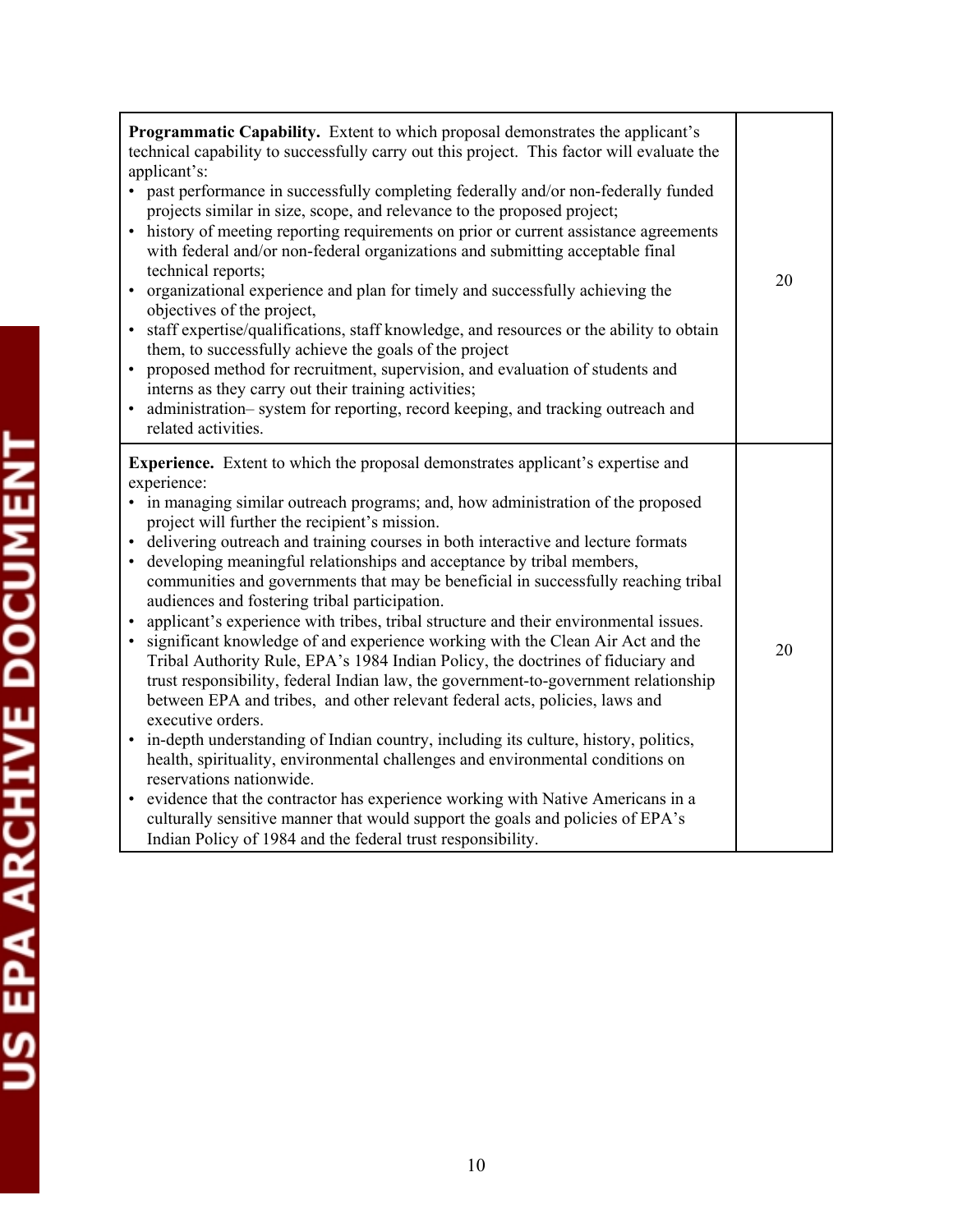#### **Resources:** 1. Is the budget clearly stated, detailed, and appropriate to achieve the project's objectives? 2. Does applicant propose other sources of funding for the project (including use of inkind goods and services)? 3. Have resources been committed by other project stakeholders? 4. The proposal demonstrates (i) how the applicant will coordinate the use of EPA funding with other Federal and/or non Federal sources of funds to leverage additional resources to carry out the proposed project(s) and/or (ii) that EPA funding will compliment activities relevant to the proposed project(s) carried out by the applicant with other sources of funds or resources. Applicants may use their own funds or other resources for a voluntary match or cost share if the standards at 40 CFR 30.23 or 40 CFR 31.24, as applicable, are met. Only eligible and allowable costs may be used for matches or cost shares. Other Federal grants may not be used as matches or cost shares without specific statutory authority (e.g. HUD's Community Development Block Grants. 15 **Performance Measurement.** Applicant's proposal includes an effective method for tracking the number of tribal students receiving outreach/training, and their post training activities, in increasing tribal students' participation in environmental and particularly air quality programs, to assist tribes in addressing air quality concerns. 10 **Location.** Applicant's physical location and the majority of its business operations are within reasonable proximity to Indian country. Proximity is important because close contact and accessibility to tribes and tribal students is essential, and reasonable proximity will help minimize travel expenses. Applicant's proposal must demonstrate the ability to provide a centralized training facility, including adequate accommodations and oversight, for student visits to gain exposure to scientific and environmental experiences. 5

# **C. Review and Selection Process.**

Each application will be evaluated by a team chosen to address a full range of issues associated with air quality. This Evaluation Team will base its evaluation solely on the selection criteria disclosed in this notice. *(Refer to Section V(A), Evaluation Criteria)*.

Completed evaluations, from the Evaluation Team, will be referred to a Selection Committee that is responsible for further consideration and final selection of proposals. The highest numerically-ranked proposal will be recommended for award.

# **Section VI - Award Administration Information.**

# **A. Award Notices.**

Following final selections, all applicants will be notified regarding their application's status.

1. EPA anticipates notification to *successful* applicant(s) will be made via telephone, electronic or postal mail by June 22, 2005. This notification, which advises that the applicant's proposal has been selected and is being recommended for award, is not an authorization to begin performance. The award notice signed by the EPA grants officer is the authorizing document and will be provided through postal mail. At a minimum, this process can take up to 90 days from the date of selection.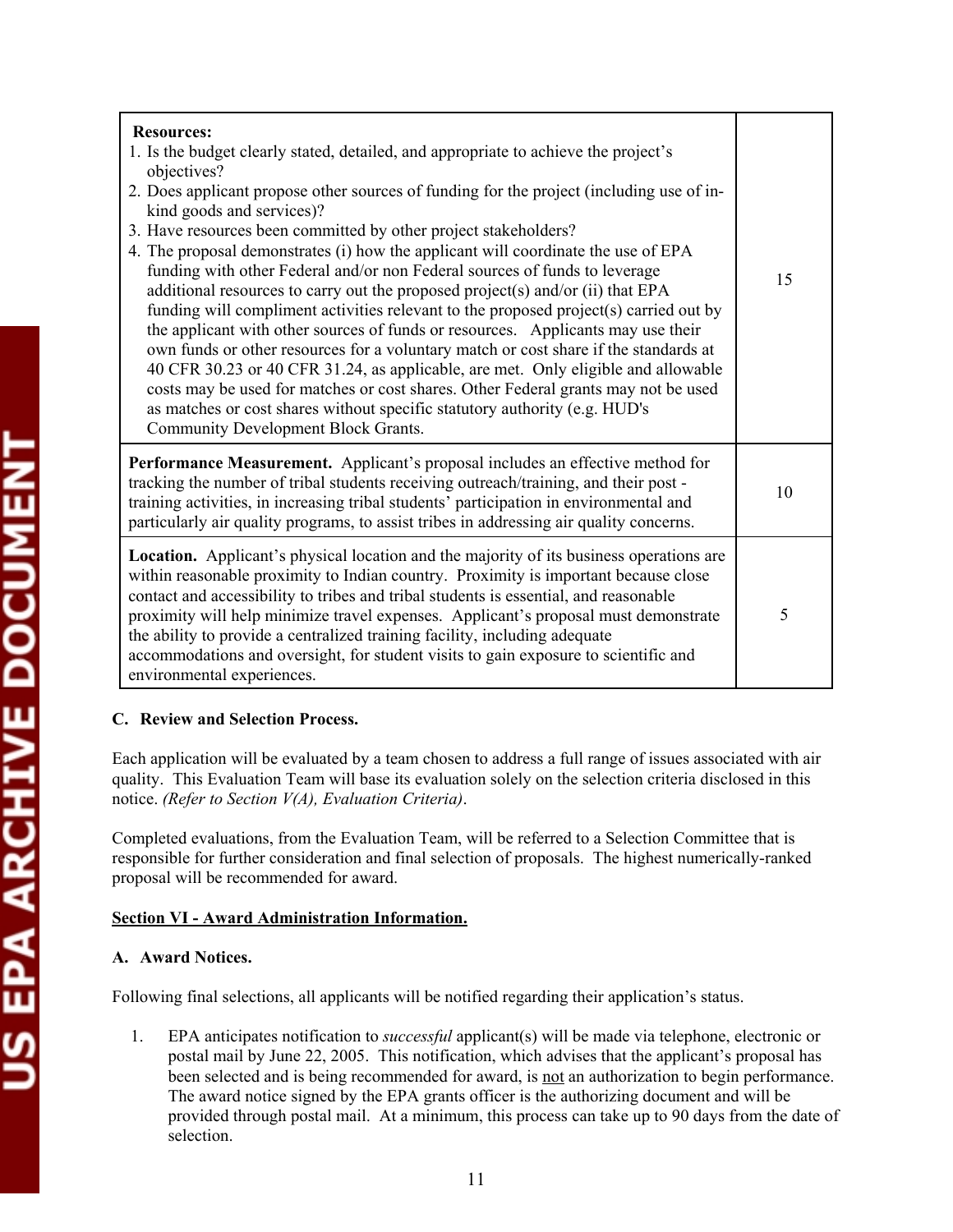2. EPA anticipates notification to *unsuccessful* applicant(s) will be made via electronic or postal mail by June 22, 2005. In either event, the notification will be sent to the original signer of the application.

# **B. Administrative and National Policy Requirements.**

- 1. A listing and description of general EPA Regulations applicable to the award of assistance agreements may be viewed at[: http://www.epa.gov/ogd/AppKit/applicable\\_epa\\_regulations\\_and\\_description.htm.](http://www.epa.gov/ogd/AppKit/applicable_epa_regulations_and_description.htm)
- 2. Executive Order 12372, Intergovernmental Review of Federal Programs may be applicable to awards, resulting from this announcement. Applicants *selected* for funding may be required to provide a copy of their proposal to thei[r State Point of Contact](http://www.whitehouse.gov/omb/grants/spoc.html) (SPOC) for review, pursuant to Executive Order 12372, Intergovernmental Review of Federal Programs. This review is not required with the Initial Proposal and not all states require such a review.
- 3. All applicants are required to provide a Dun and Bradstreet (D&B) Data Universal Numbering System (DUNS) number when applying for a Federal grant or cooperative agreement. Applicants can receive a DUNS number, at no cost, by calling the dedicated toll-free DUNS Number request line at 1-866- 705-5711, or visiting the D&B website at: [http://www.dnb.com.](http://www.dnb.com/us/)

# **C. Reporting Requirement.**

The recipient agrees to submit quarterly progress reports to the EPA Project Officer within thirty days after each reporting period. These reports shall cover work status, work progress, difficulties encountered, preliminary data results and a statement of activity anticipated during the subsequent reporting period, including a description of equipment, techniques, and materials to be used or evaluated. A discussion of expenditures along with a comparison of the percentage of the project completed to the project schedule and an explanation of significant discrepancies shall be included in the report. The report shall also include any changes of key personnel concerned with the project.

# **D. Disputes.**

Assistance agreement competition-related disputes will be resolved in accordance with the [dispute](http://a257.g.akamaitech.net/7/257/2422/01jan20051800/edocket.access.gpo.gov/2005/05-1371.htm) [resolution procedures](http://a257.g.akamaitech.net/7/257/2422/01jan20051800/edocket.access.gpo.gov/2005/05-1371.htm) published in 70 FR (Federal Register) 3629, 3630 (January 26, 2005) located on the web at: http://a257.g.akamaitech.net/7/257/2422/01jan20051800/edocket.access.gpo.gov/2005/05- 1371.htm. Copies of these procedures may also be requested by contacting the Agency contact identified in Section VII of this solicitation.

# **E. Pre-Award Administrative Capability Review.**

Non-profit applicants recommended for funding under this solicitation, depending on the size of the award, may be required to complete and submit, with supporting documentation, an "EPA Administrative Capability Questionnaire."

# **Section VII - Agency Contact.**

**FOR FURTHER INFORMATION CONTACT:** Darrel Harmon, U.S. EPA, Office of Air and Radiation (MC 6101A), 1200 Pennsylvania Avenue, N.W., Washington, DC 20460 Fax: (202)501-0394, or email to: harmon.darrel@epa.gov.

All questions or comments must be communicated in writing via postal mail, facsimile, or electronic mail